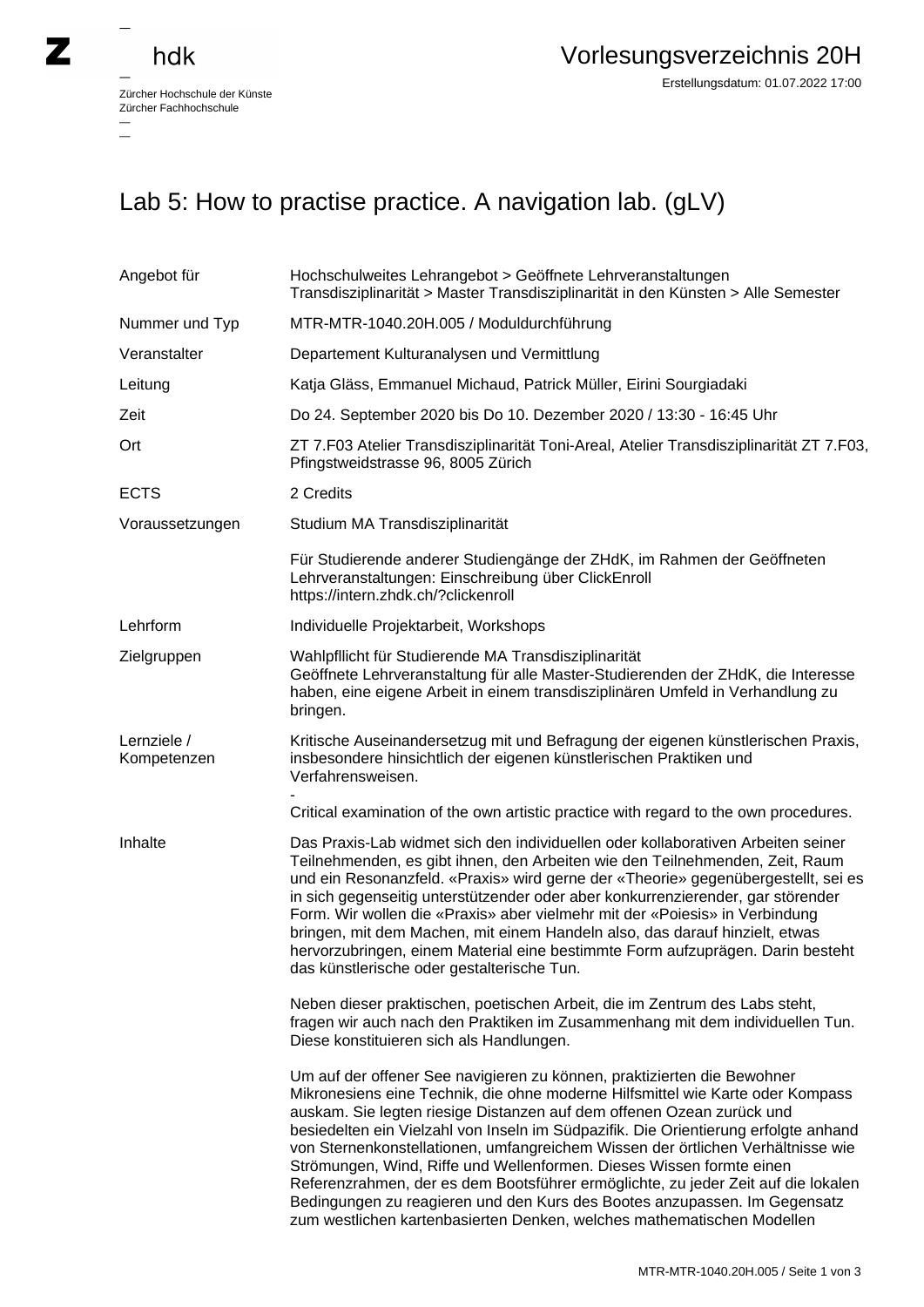folgte, ist das besondere dieser Praxis, ein dynamisches Denken im Raum, in dessen Zentrum Mensch und Ort sind.

Eine Reihe von Faktoren bestimmen unsere Handlungen in Arbeitsprozessen. Das Lab nimmt in den Blick, welche Rahmenbedingungen, räumlichen Atmosphären, personellen Konstellationen oder auch individuellen Stimmungen das eigene Tun fördern, aber auch, welche Fertigkeiten, Kenntnisse, Verfahren oder Regeln dazu notwendig – oder auch hinderlich – sein mögen. Wie beispielsweise beeinflusst die Umgebung den Arbeitsprozess? Welche Rolle spielt dabei die Szenografie und inwiefern unterscheidet sich der Arbeitsraum vom Aufführungsraum? Was sind mentale Räume, die dabei hergestellt werden. Welcher Narrative wird sich bedient. Wie wichtig sind Störungen oder intuitive Setzungen?

In transdisziplinären Zusammenhängen sind die Arbeitsprozesse genauso verschieden, wie ihre Resultate. Ob alleine oder im Austausch mit anderen wesentlich sind die Akteure und der Ort, von dem aus gedacht und praktiziert wird. Das eingebrachte Wissen und individuelle Erfahrungen beeinflussen die Verfahrensweisen genauso wie die angewandten Techniken. Es gilt also zu fragen, wie orientieren und navigieren wir durch die Vielzahl der Faktoren und schaffen einen Referenzrahmen mittels unserer Handlungen.

Die Konstellation des Labs erlaubt es zudem, diese Fragen, Materialien wie auch die entstehenden Skizzen, Annäherungen, Zwischenstände oder Versuche miteinander in Beziehung zu bringen, sei es, indem wir uns gegenseitig über den Rücken schauen, Ideen und Fähigkeiten in die Arbeiten der anderen einbringen oder diese gegenseitig nutzen. Dazu entwickeln wir spielerische, poetische Regeln, die ein produktives Arbeitsumfeld ermöglichen.

Für entstehende künstlerische oder gestalterische Arbeiten gibt es die Möglichkeit, aber nicht die Verpflichtung, sie im Rahmen bestehender Formate – so der Veranstaltungsreihe «Klang und Krach» (24.11.), der «Langen Nacht der Zeitgenössischen Musik» (4.12.) – oder im an einem selbstorganisierten Showing im Kunstraum (12.–15.12.) zu zeigen.

The Practice Lab is dedicated to the individual or collaborative works of its participants, providing time, space and a resonance field. "Practice" is often contrasted with "theory", be it in mutually supporting or even competing, sometimes disturbing, forms. Instead, we want to connect "practice" with "poiesis", with doing, creating, with an action that aims to produce something, to impose a certain form on a material. This material can be pictorial, tonal or physical, it can be processed in analogue or digital form; anything participants' artistic or creative action consists of.

-

Besides this practical, poetic work, which is the focus of the lab, we also ask questions about the practices related to individual action.These questions constitute themselves as actions.

In order to be be able to navigate the open sea, the inhabitants of Micronesia practiced a technique that did not require modern aids such as maps or compasses. They covered huge distances in the open ocean and settled on a large number of islands in the South Pacific. Orientation was based on star constellations, extensive knowledge of local conditions such as currents, wind, reefs and wave forms. This knowledge formed a frame of reference that enabled the boat driver to refer to the local conditions and adjust the course of the boat. In contrast to Western map-based thinking, which followed mathematical models, the special feature of this practice is a dynamic thinking in space, in whose centre are man and place.

A series of factors determine our actions in work processes. The lab should enable to take into account which basic conditions, spatial atmospheres, personal constellations or individual moods are the most important factors for the success of a project. To promote one's own action, but also which skills, knowledge, procedures or rules that may be necessary – or even obstructive – for this. For